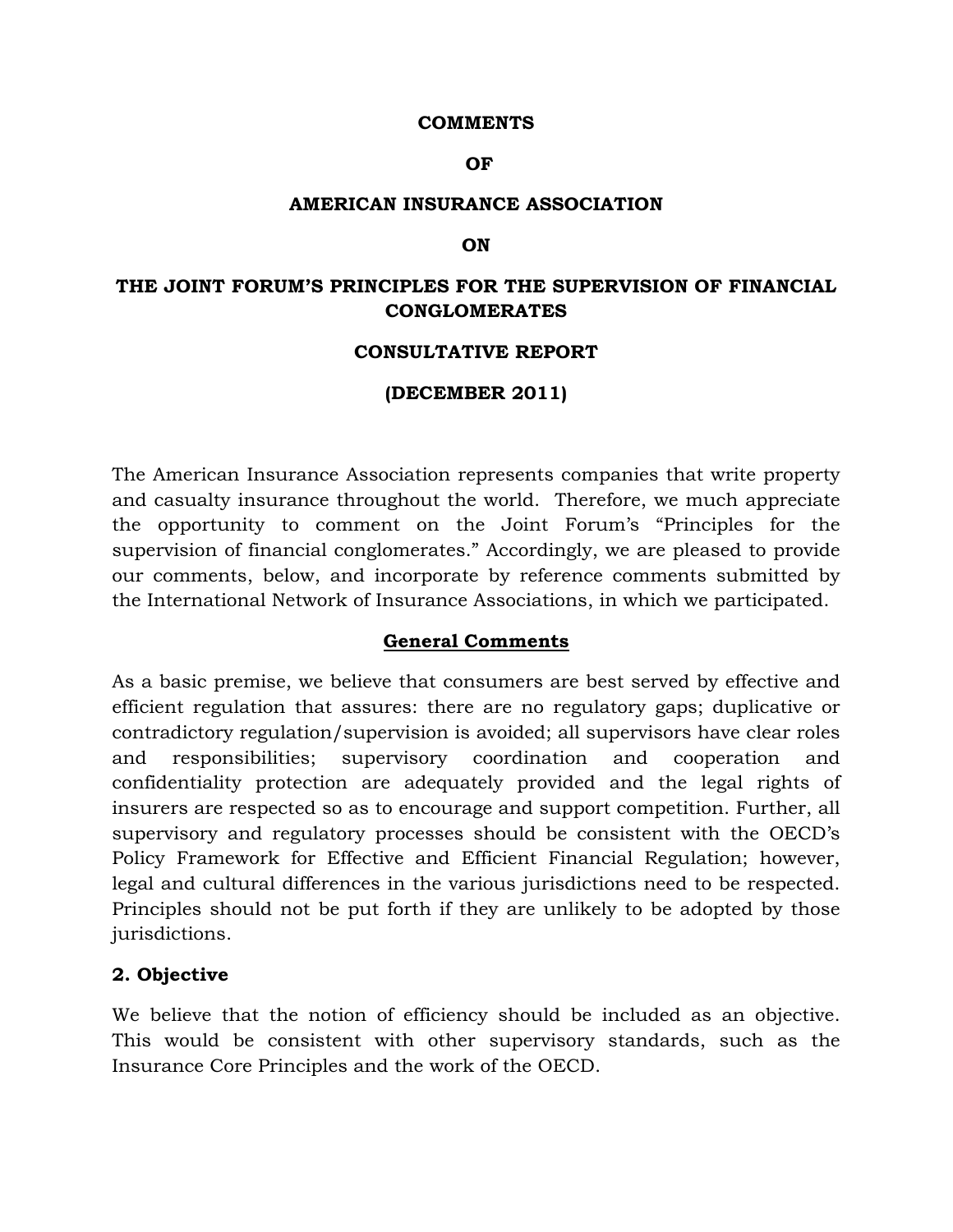### **Corporate Governance.**

Corporate governance standards need to be consistent with the legal and regulatory environment of the various jurisdictions in which they would be applied. For example, the idea of regulators having the unfettered right to replace corporate officers and directors would not fit well in certain jurisdictions, including the United States. Additionally, we are concerned about ambiguous and subjective definitions of "suitability". Because replacing corporate directors or officers is such a draconian regulatory measure, it should be carefully and narrowly defined, if it is a power that regulators are to have. And, there should be guaranteed rights on the part of the individuals and the company to contest regulatory direction and a right of appeal.

### **3. Scope of application**

### **Supervisory oversight**

We agree with the need for flexibility so as to be able to implement the principles in different jurisdictions. We also support the notions set forth in this section of: a strong and singular group supervisor, transparent supervisory processes, clear roles and responsibilities among supervisors and effective mechanisms for resolving differences among supervisors.

## **Principles**

## **1.Comprehensive group-wide supervision**

**Implementation criteria 1(b)** contains an undefined suitability standard for ownership. Again, we have serious concerns about potential abuse of this power unless it is carefully limited to objective criteria and there is the right to appeal supervisory direction.

**Implementation criteria 1(c)** mentions "a sufficiently transparent group structure so as to not impede effective supervision…" If this implies that the supervisor has the ability to discuss issues relating to corporate structure with the company, this provision is acceptable. On the other hand, if it implies that the supervisor has the authority to compel restructuring of a well functioning company, we challenge it as an inappropriate intrusion into company management and a dangerous blurring of the lines between the regulator and the regulated entity.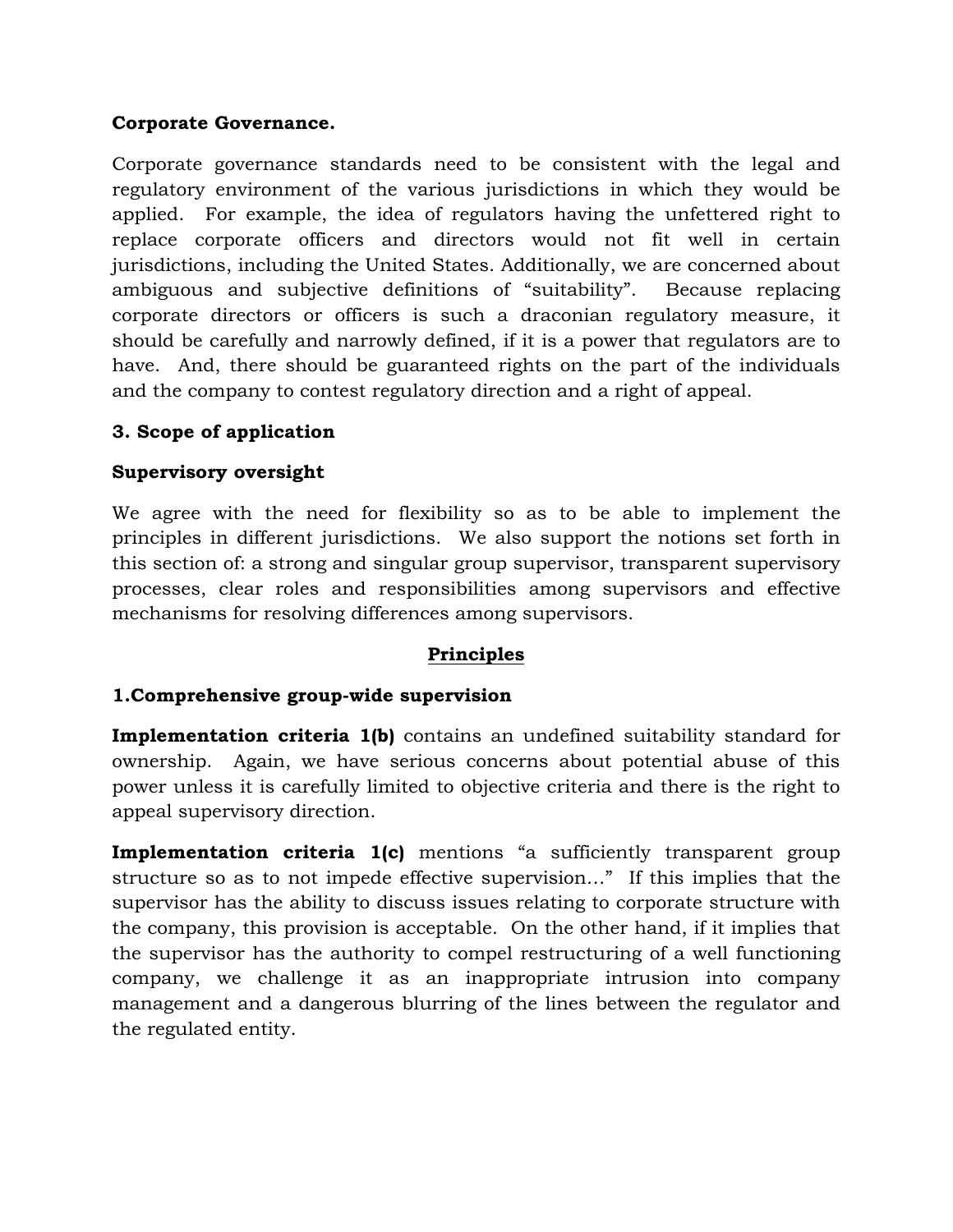# **2. Cooperation and exchange of information**

We strongly support the **implementation criteria's** language on confidentiality protection.

## **3. Independence and accountability**

We strongly support the principles of supervisory accountability and independence. We endorse especially the **explanatory comments** language that: "Supervisors should also be subject to clear and public objectives and accountable for the discharge of their duties."

## **5. Group-level Supervisor**

We strongly support this principle and the Implementation criteria, with emphasis on the need for a single Group-level Supervisor and cooperation and coordination among relevant supervisors.

## **6. Supervisory cooperation, coordination and information exchange**

We strongly endorse the **implementation criteria 6(a)** which provides for clarification of objective, roles and responsibilities of each supervisor, **6(b)** which provides for clarification of arrangements for information flows, **6(f)** which relates to legal restrictions and the need to protect confidentiality and **6(g)** which provides for arrangements for resolving disputes among supervisors. We also support all of the explanatory comments.

# **7. Prudential standards and coverage**

There are significant impediments to implementing global capital standards. For example, different legal and regulatory environments, coupled with uneven enforcement and different interpretations of those standards, will likely result in substantial variances in application and outcome. As a result of these issues, the concept of global capital standards and alternatives is being intensively debated at IAIS. Accordingly, this principle therefore should remain at a very high level, at this time.

## **9. Supervisory tools and enforcement**

This principle and its implementing criteria should include requirements that levels of intervention and the grounds for acting on them should be clearly spelled out in the law and the law should provide companies a right of appeal. The absence of these guarantees is a fundamental flaw in this paper.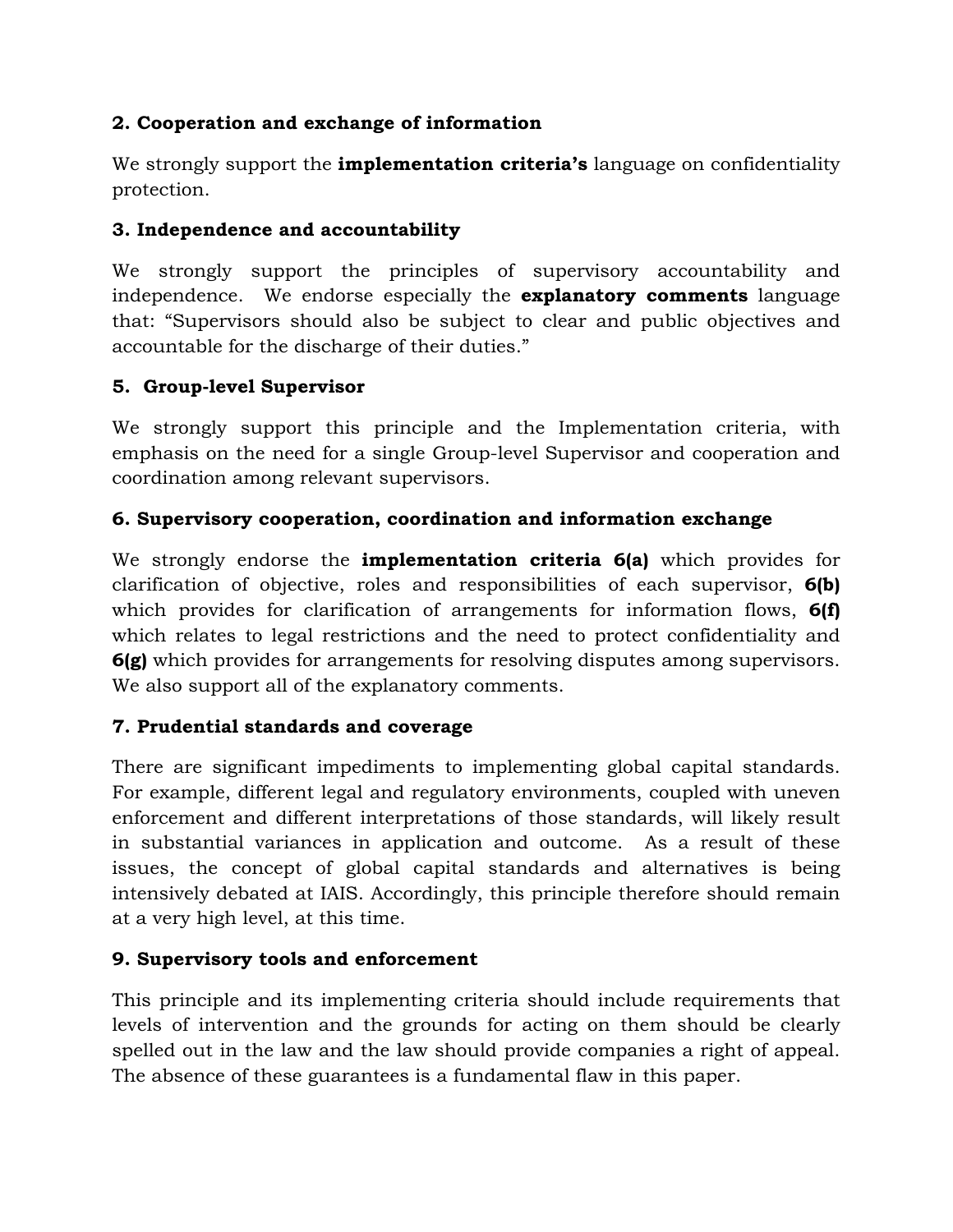## **10. Corporate governance in financial conglomerates**

**Explanatory comment 10.1** mentions "suitability of board members, senior management, key persons in control functions and significant owners". We raise again serious concerns about a lack of a clear and objective definition of suitability and the danger of abuse without a right of appeal.

# **11. Structure of the financial conglomerate**

It is not clear if the principle and **implementation criteria (e.g. 11(b)**) stand for the proposition that a supervisor can order a company to restructure. If so, we believe it is a dangerous incursion into the appropriate role and rights of the regulated entity. On the other hand, **explanatory comment 11.1** appropriately states that: " A financial conglomerate may freely set its…organization."

## **12. Suitability of significant owners, board members, senior management and key persons**

The principle and related materials define suitability in terms of "integrity, competence, experience and qualifications…" to "…exercise sound objective judgment". These standards are, in our view, far too ambiguous and subjective, considering the immense power given to supervisors through "suitability" determination. Not only are the standards problematical but there is no legal due process under which an individual or a company could contest a ruling of unsuitability. It would be far better to define suitability as the absence of objective, disqualifying activity such as fraud or other criminal activity. The section is improved slightly, however, by the statement in **explanatory comments 12.6** that: "Competence can generally be judged form the level of professional or formal qualifications."

# **15.-20. Capital adequacy**

This is currently a much debated and discussed issue in insurance regulation. Until that is resolved, we are reluctant to endorse any particular approach to group capital requirements. At the very least, group capital mandates should not duplicate capital already held by subsidiaries and should cover only risks at the group level not otherwise covered by subsidiary capital.

Although **Principle 19** acknowledges that group capital may not be fungible, the existence of an overall group capital requirement presumes that capital is fungible. If capital cannot be freely moved among jurisdictions, particularly in response to financial stress, there is no benefit to a group capital requirement.